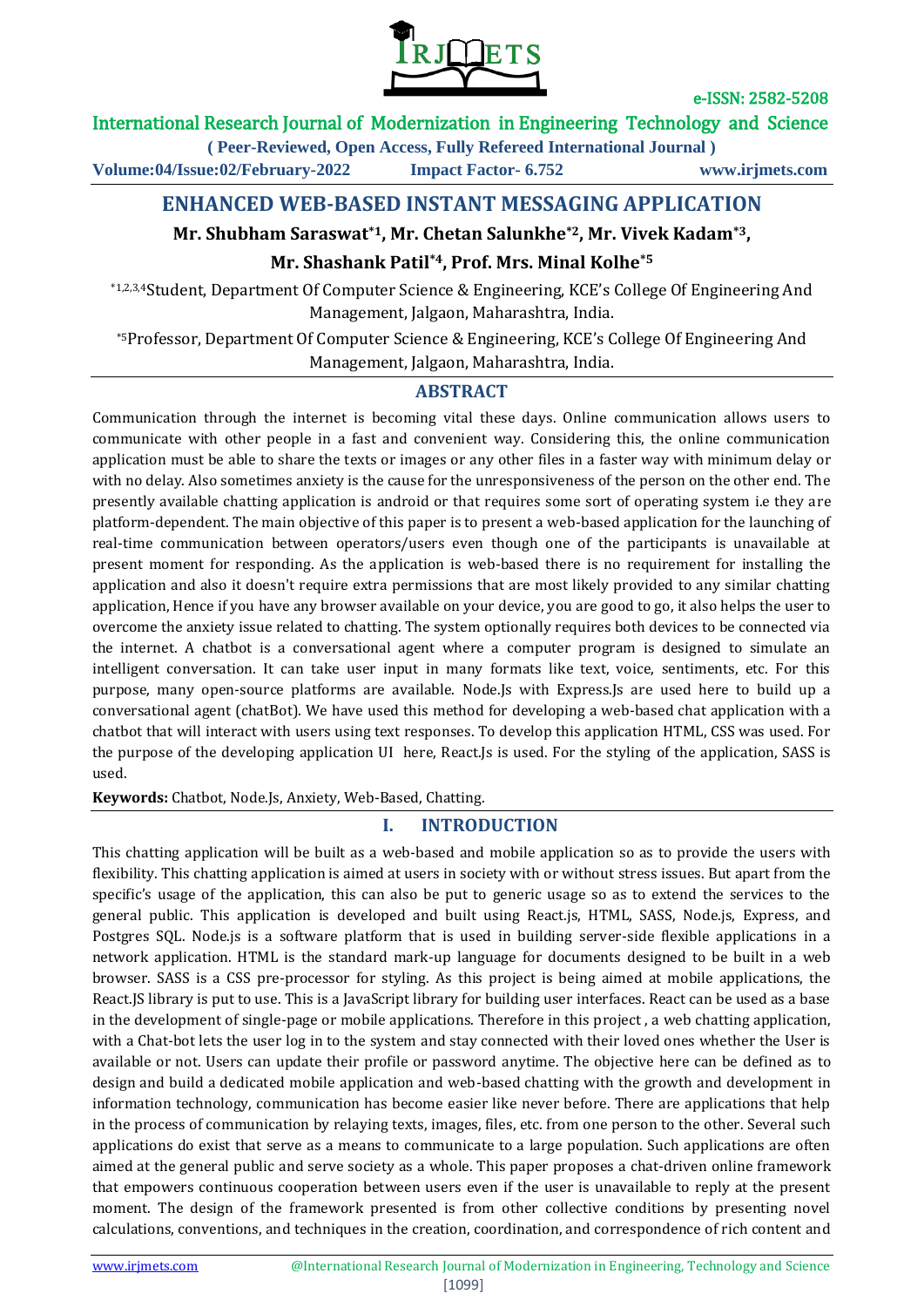

## International Research Journal of Modernization in Engineering Technology and Science

**( Peer-Reviewed, Open Access, Fully Refereed International Journal )**

**Volume:04/Issue:02/February-2022 Impact Factor- 6.752 www.irjmets.com**

other information. Chatbot is used as even though the users are offline or online the process of communication will run smoothly.

### **II. METHODOLOGY**

#### **a. Existing System:**

Native instant messaging applications provide a user to communicate with other users by installing the application on both of the user's devices. Both users' devices must be online for having a conversation. In the Existing System, users can't reply or send messages while he or she is at work or busy with something. The existing system was very time-consuming and was not very efficient. The drawback of the existing system has resulted in the development of a new system, which is very user-friendly and effective. The existing system was also very low in performance.

#### **Disadvantages of Existing System**

- 1. Issue of installing its application and then running it while allowing many permissions like storage etc.
- 2. Issue of being Operating System and Platform dependent.
- 3. Issue of not being an automated chatBot feature enabled web-based application.

#### **b. Proposed System:**

This system can be used by users who are looking for a webchat application. The purpose of the web chat application is to allow users to chat with each other even when one of the users is unavailable for his/her response by using the Chatbot feature. Online communication allows users to communicate with other people in a fast and convenient way. The use of Chatbot ensures that even though the user is offline or not available the process can be completed without any problem.

#### **Advantages of the Proposed System**

- 1. Personal Details are safe and secure due to password encryption.
- 2. Users can update their profile or password anytime.
- 3. Chat Can't be deleted which helps to keep proper chat history.
- 4. It is OS and Platform independent and has no Need for Installing any Software/Application.
- 5. The chatbot will text in response when the other user is unavailable for messaging.



## **III. SYSTEM ARCHITECTURE**

**Figure 1:** Working Of System.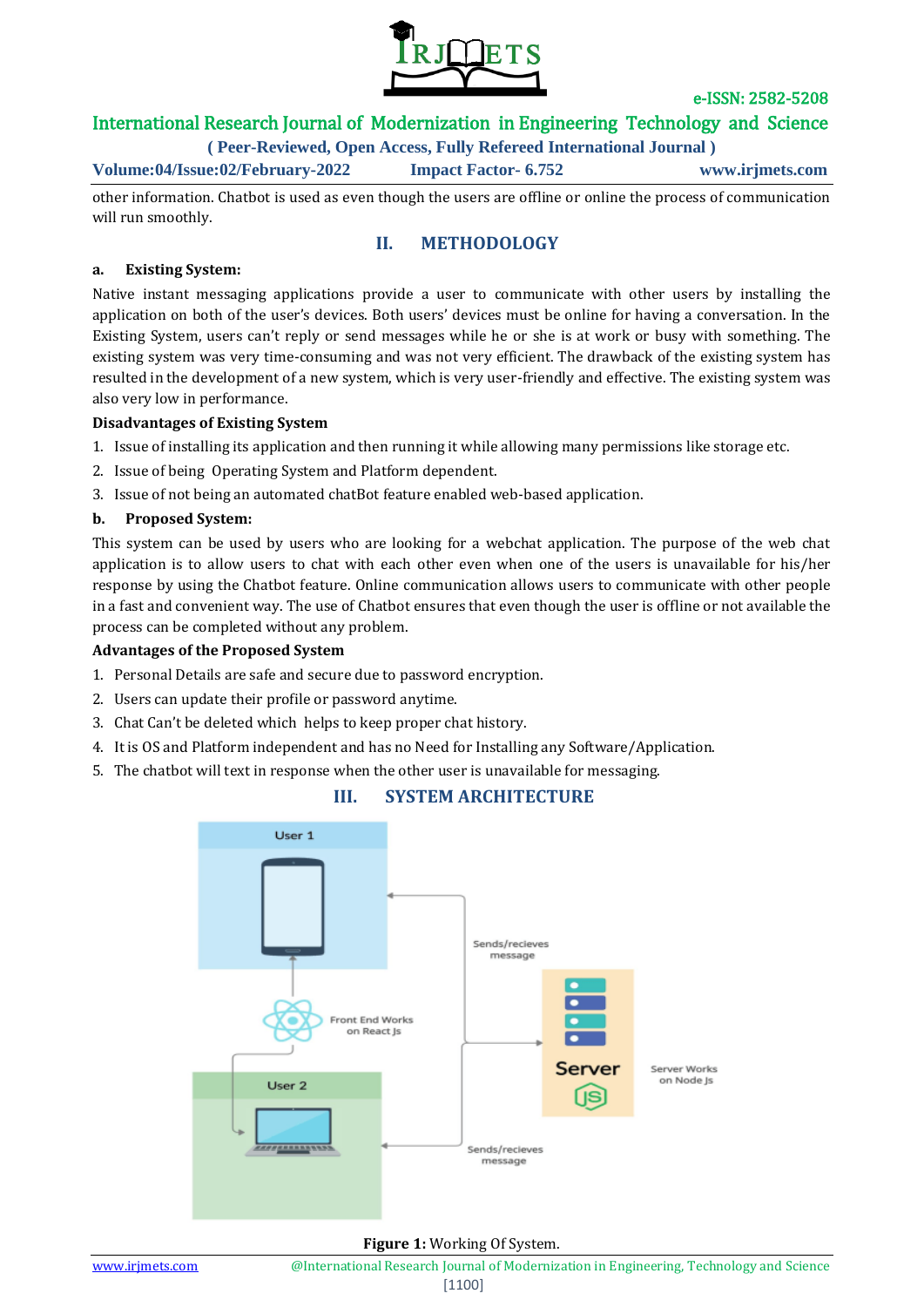

# International Research Journal of Modernization in Engineering Technology and Science

**( Peer-Reviewed, Open Access, Fully Refereed International Journal )**

**Volume:04/Issue:02/February-2022 Impact Factor- 6.752 www.irjmets.com**



**Figure 2:** Login page of Chatting application.

| React App<br>$x +$                              | $\ddot{\phantom{1}}$           |
|-------------------------------------------------|--------------------------------|
| $\circ$<br>C localhost:3001/register<br>٠<br>÷. | 百分 米国电视干西奥全身<br>s              |
|                                                 | Create an account              |
|                                                 | First Name                     |
|                                                 | Last Name                      |
|                                                 | Email                          |
|                                                 | Male                           |
|                                                 | Password.                      |
|                                                 | <b>REGISTER</b>                |
|                                                 | Already have an account? Login |
|                                                 |                                |
|                                                 |                                |
|                                                 |                                |
|                                                 |                                |
|                                                 |                                |
|                                                 |                                |

**Figure 3:** Register page of Chatting application.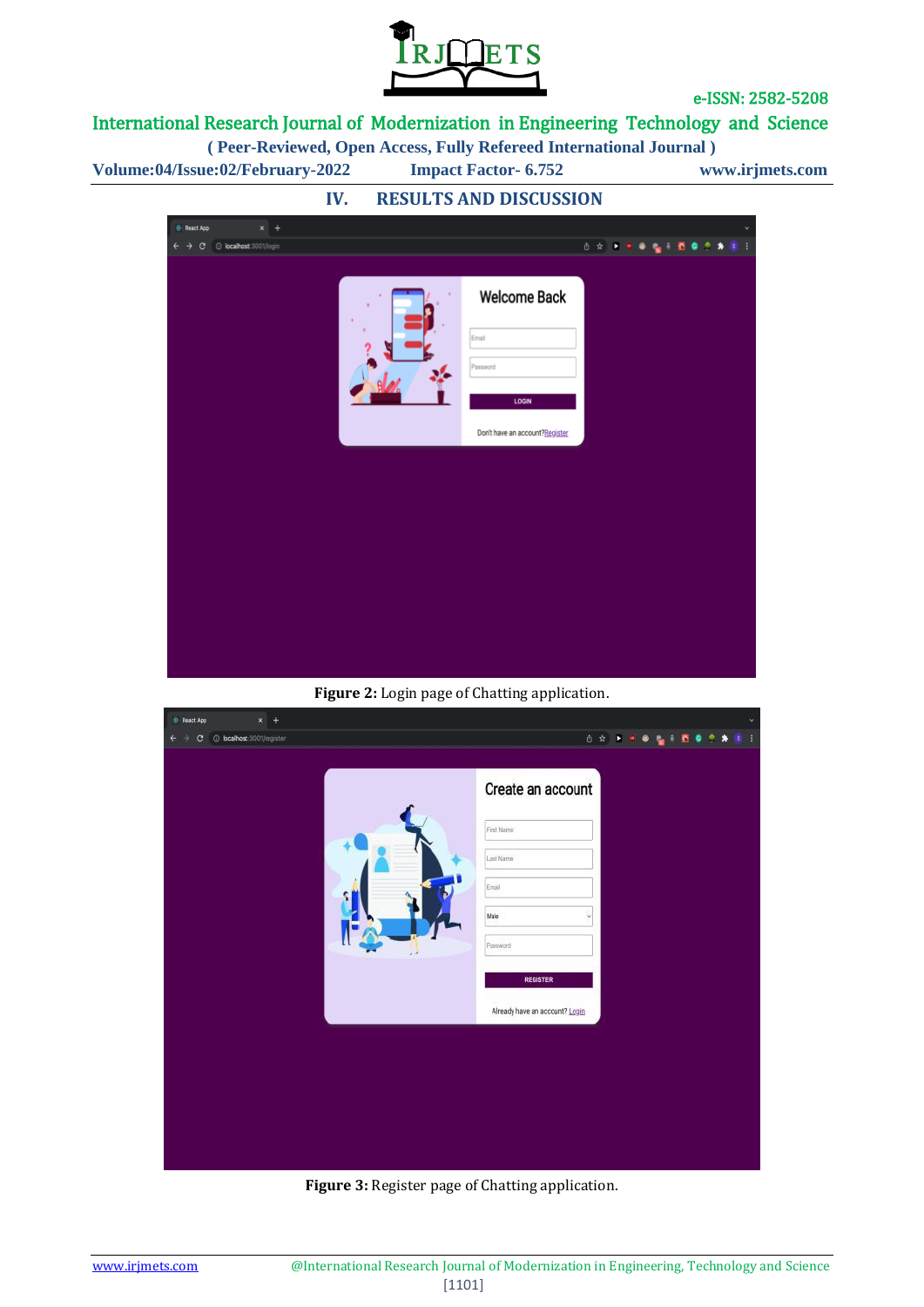

Ø  $\odot$ 

# International Research Journal of Modernization in Engineering Technology and Science

| Volume:04/Issue:02/February-2022                                                                    | <b>Impact Factor-6.752</b>                                                                                                                                   | www.irjmets.com                          |
|-----------------------------------------------------------------------------------------------------|--------------------------------------------------------------------------------------------------------------------------------------------------------------|------------------------------------------|
| $x +$<br>React App                                                                                  |                                                                                                                                                              |                                          |
| O localhost 3001<br>С<br>Chat.io                                                                    | 中西台                                                                                                                                                          | Shubham Saraswat                         |
| ADD<br>Friends                                                                                      | sam smith .                                                                                                                                                  |                                          |
| sam smith<br>٠<br>Harshita Saraswat<br>$\bullet$<br>test4<br>Richard Miles<br>۰<br>in john doe<br>٠ |                                                                                                                                                              | $h$<br>h<br>90<br>test<br>test1<br>test2 |
|                                                                                                     | Chat Bot<br>Sam is not available whenever he will be online, he will reply.<br>Chat Bot<br>Sam is not available whenever he will be online, he will reply as | test3<br>hello<br>test2                  |

**Figure 4:** Chatbot giving reply on behalf of the other user who is currently offline.

| <b>E</b> React App<br>$\vert x \vert +$<br>$\leftarrow$ $\rightarrow$ C' © localhost:3001 |                                                                   | $\checkmark$<br><b>™ Ô ☆ ▶ ◎ ◎ 。</b><br>n o<br>÷<br>$s$ :<br>٠ |
|-------------------------------------------------------------------------------------------|-------------------------------------------------------------------|----------------------------------------------------------------|
| Chat.io                                                                                   |                                                                   | Harshita Saraswat                                              |
| Friends<br>$\frac{1}{2}$ john doe                                                         | ADD<br>Shubham Saraswat ·<br>٠                                    | ÷                                                              |
| sam smith                                                                                 | hi<br>Shubham Saraswat<br>٠<br>hr<br>Shubham Saraswat<br>hi       |                                                                |
| Mahavir Saraswat<br>Shubham Saraswat                                                      | ٠<br><b>Shubham Saraswat</b><br>test1<br>Shubham Saraswat<br>tes2 |                                                                |
|                                                                                           | Shubham Saraswat<br>test3<br>Shubham Saraswat<br>test4            |                                                                |
|                                                                                           |                                                                   | hii<br>how r you                                               |
|                                                                                           | Shubham Saraswat<br>fine<br>Message                               | $\blacksquare$<br>Θ                                            |

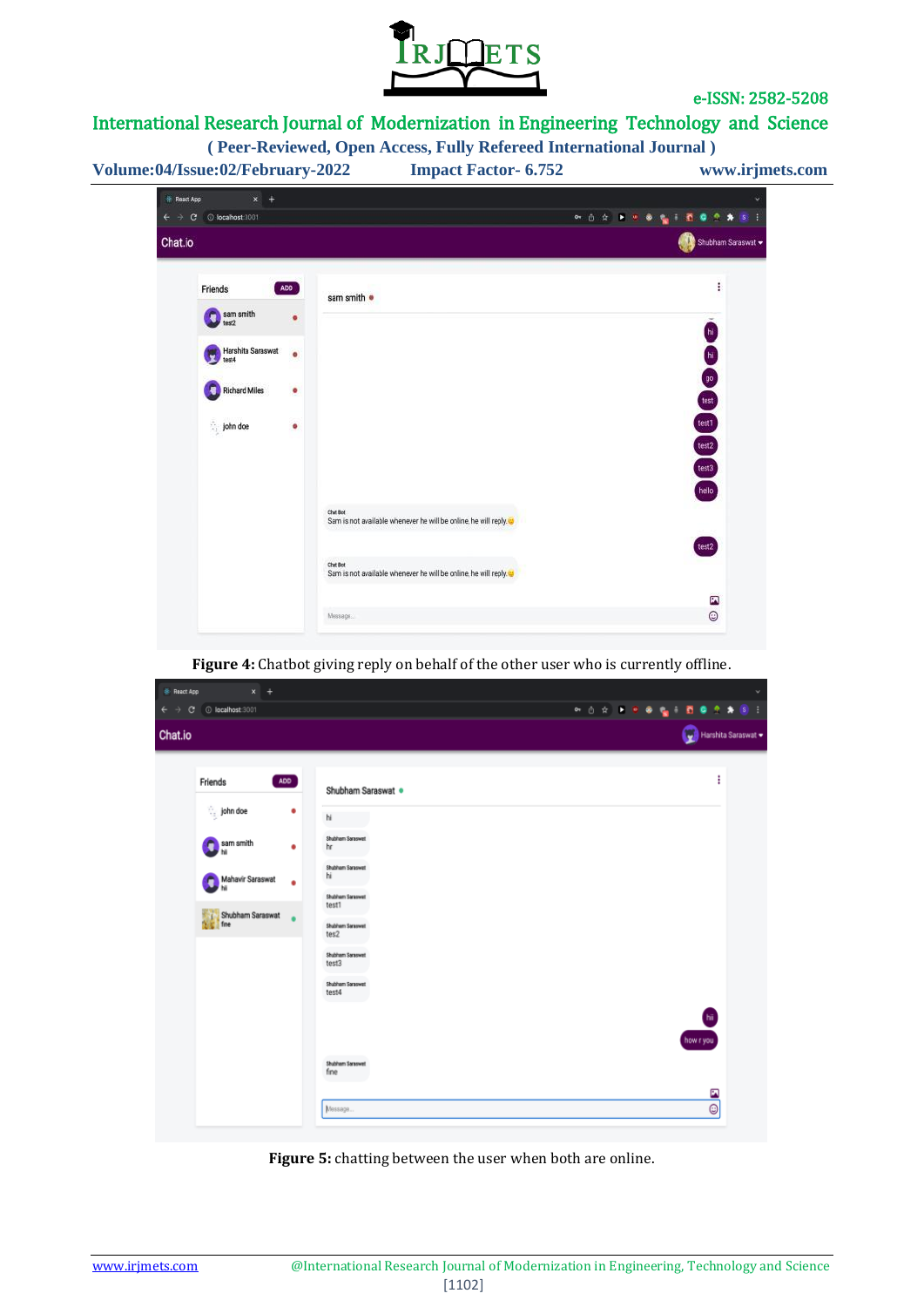

# International Research Journal of Modernization in Engineering Technology and Science

| $x +$<br><b>React App</b><br>$\leftarrow$ $\rightarrow$ C $\odot$ localhost:3001. |                            | ※ 白女 ● 夏 ● 夏 ● 夏 ● 夏<br>$* s$ |
|-----------------------------------------------------------------------------------|----------------------------|-------------------------------|
| Chat.io                                                                           | <b>Update profile</b>      | Shubham Saraswat              |
| ADD<br>Friends                                                                    | Shubham                    |                               |
| sam smith                                                                         | Saraswat                   |                               |
| Harshita Saraswat<br>6194                                                         | shubham.saraswat@gmail.com |                               |
| <b>Richard Miles</b><br>۰                                                         | Male<br>Password           |                               |
| john doe                                                                          | Choose file No file chosen |                               |
|                                                                                   | <b>UPDATE</b><br>CLOSE     |                               |
|                                                                                   |                            |                               |
|                                                                                   |                            |                               |
|                                                                                   |                            |                               |

#### **Figure 6:** Updating the user's profile.



Figure 7: creating a new chatting and finding a new person.

## **V. CONCLUSION**

We developed a web-based application that is helpful to minimize anxiety issues. We used a chatbot for generating the automated reply on behalf of the other user which is unavailable at the current moment and helps to prevail the happening conversations with the user that is presently available.